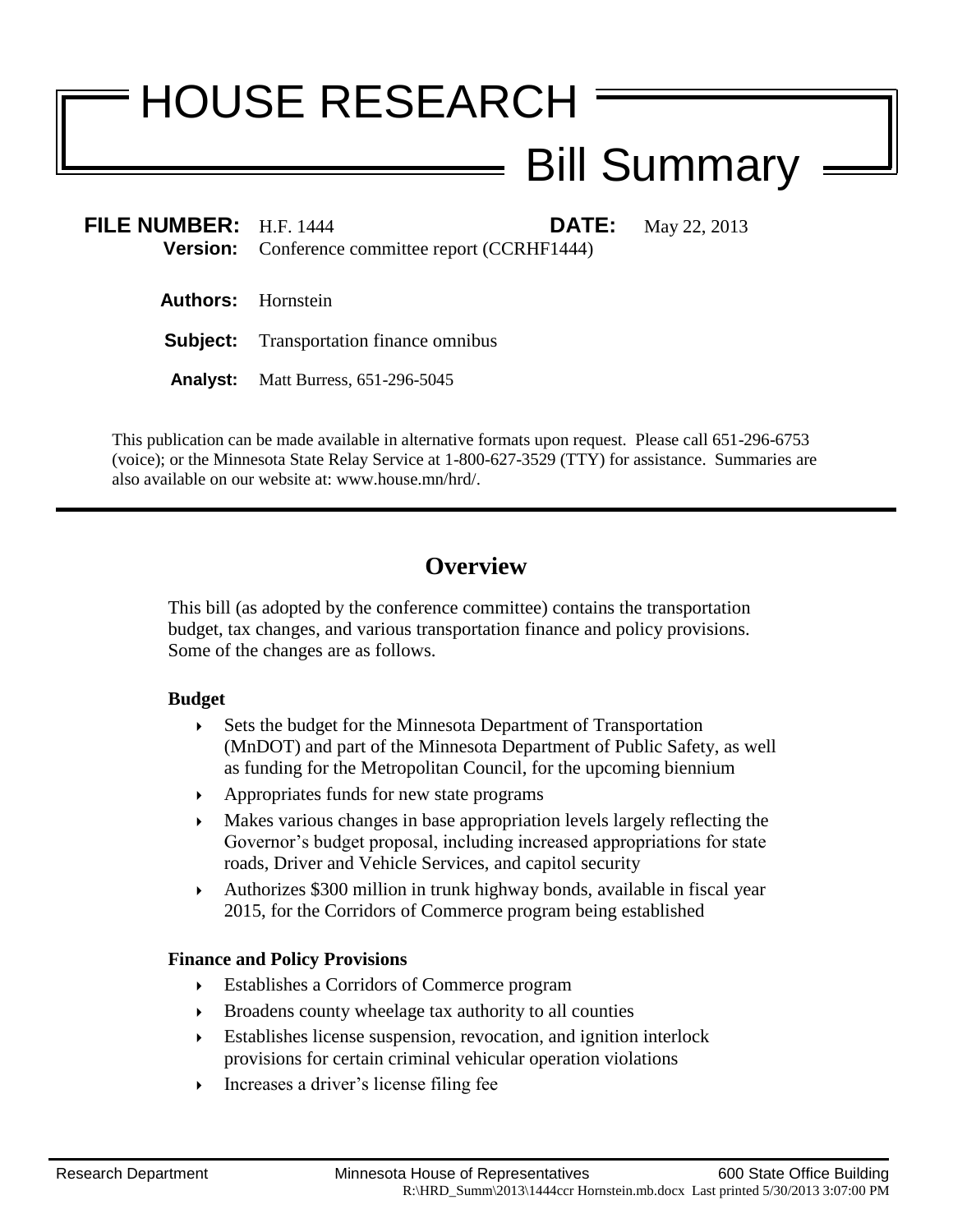- Provides for driver education with behind-the-wheel concurrent to classroom instruction
- Establishes a Transportation Economic Development (TED) program
- Sets uses of non-capital funds for the Safe Routes to School program
- Modifies the allocation of funds from the motor vehicle lease sales tax
- Amends exemptions from the motor vehicle sales tax for gifts between individuals and for sale of collector vehicles
- Eliminates a referendum required for county local option transportation sales tax in Greater Minnesota authority, and clarifies eligible transit and other uses of the revenues
- $\blacktriangleright$  Modifies staffing and authority over security in the Capitol area complex
- Allows county regional railroad authorities to contribute additional funds to transitway enhancement projects
- Authorizes the Metropolitan Council to issue bonds for transit capital
- Establishes a task force to review novice driver education practices

# **Article 1: Appropriations**

# **Overview**

This article contains the transportation budget for the upcoming biennium.

- **1 Summary of appropriations.** Summarizes the appropriations by fund.
- **2 Transportation appropriations.** Defines terms. Establishes that appropriations are from the trunk highway fund, unless another is named, for the agencies and purposes specified.
- **3 Department of Transportation.** Appropriates funds to the Minnesota Department of Transportation (MnDOT) for the 2014-2015 biennium.

**Subd. 1. Total appropriation.** Summarizes MnDOT appropriations by fund.

 **Subd. 2. Multimodal systems.** Appropriates money for airports and aviation, greater Minnesota transit, and freight and commercial vehicle operations.

Among the changes in comparison to 2014-15 base appropriations and previous budgets, the legislation:

- Exercise Appropriations by \$650,000 annually from the state airports fund (to reflect expected revenues);
- Shifts \$263,000 annually in trunk highway fund base appropriations to Aviation Support and Services from the Program Planning and Delivery budget activity;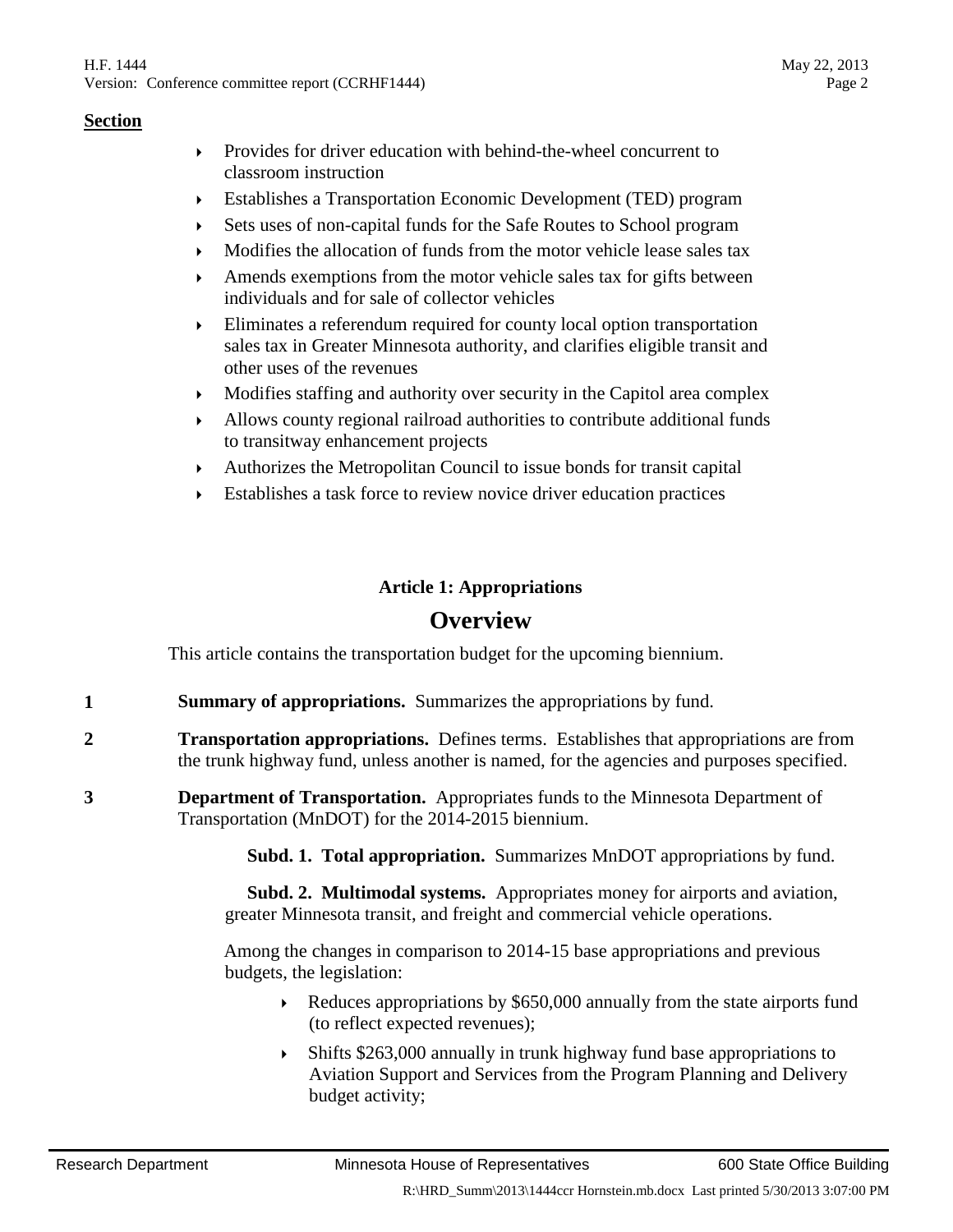- Increases the base appropriation by  $$78,000$  annually for greater Minnesota transit providers, to provide grants for the costs of free transit service for disabled veterans;
- Increases the base appropriation by  $$100,000$  annually, starting in fiscal year 2015, for continuing the Minnesota Council on Transportation Access;
- Appropriates \$500,000 in fiscal year 2014 for contamination cleanup of state rail bank property; and
- Appropriates \$250,000 annually for planning, outreach, education, and training activities related to the Safe Routes to School program.

 **Subd. 3. State roads.** Appropriates money for the state trunk highway system, including operations and maintenance (general highway maintenance activities); program planning and delivery (short- and long-range planning as well as project development activities such as preliminary engineering and project management work); state road construction (actual contracts for highway work as well as land acquisition); debt service on trunk highway bonds; and electronic communications.

Among the changes compared to 2014-15 base appropriations, the legislation:

- Increases the base appropriation by  $$5$  million annually for the Operations and Maintenance budget activity;
- Increases the base appropriation by  $$250,000$  annually for administrative costs of a joint program office;
- Appropriates \$75,000 in fiscal year 2014 from the highway user tax distribution fund for continuation of the eWorkPlace telework Web site presence;
- Makes \$900,000 annually available for grants to regional development commissions, which is increased from \$600,000 annually in recent previous budgets;
- $\triangleright$  Increases base appropriations by \$10 million annually from the trunk highway fund for the transportation economic development (TED) program (see article 3, section 19);
- Increases state road construction funding by a total of \$358 million for the biennium (which reflects additional federal assistance as well as use of part of the balance in the trunk highway fund); and
- Appropriates \$1 million annually through fiscal year 2016 for additional federal American Recovery and Reinvestment Act funds.

 **Subd. 4. Local roads.** Appropriates money for the county state-aid highway system and the municipal state-aid street system, and allows for increases in the respective appropriations if there are additional funds and certain conditions are met.

 **Subd. 5. Agency management.** Appropriates money for agency services (such as information technology and human resources) and buildings.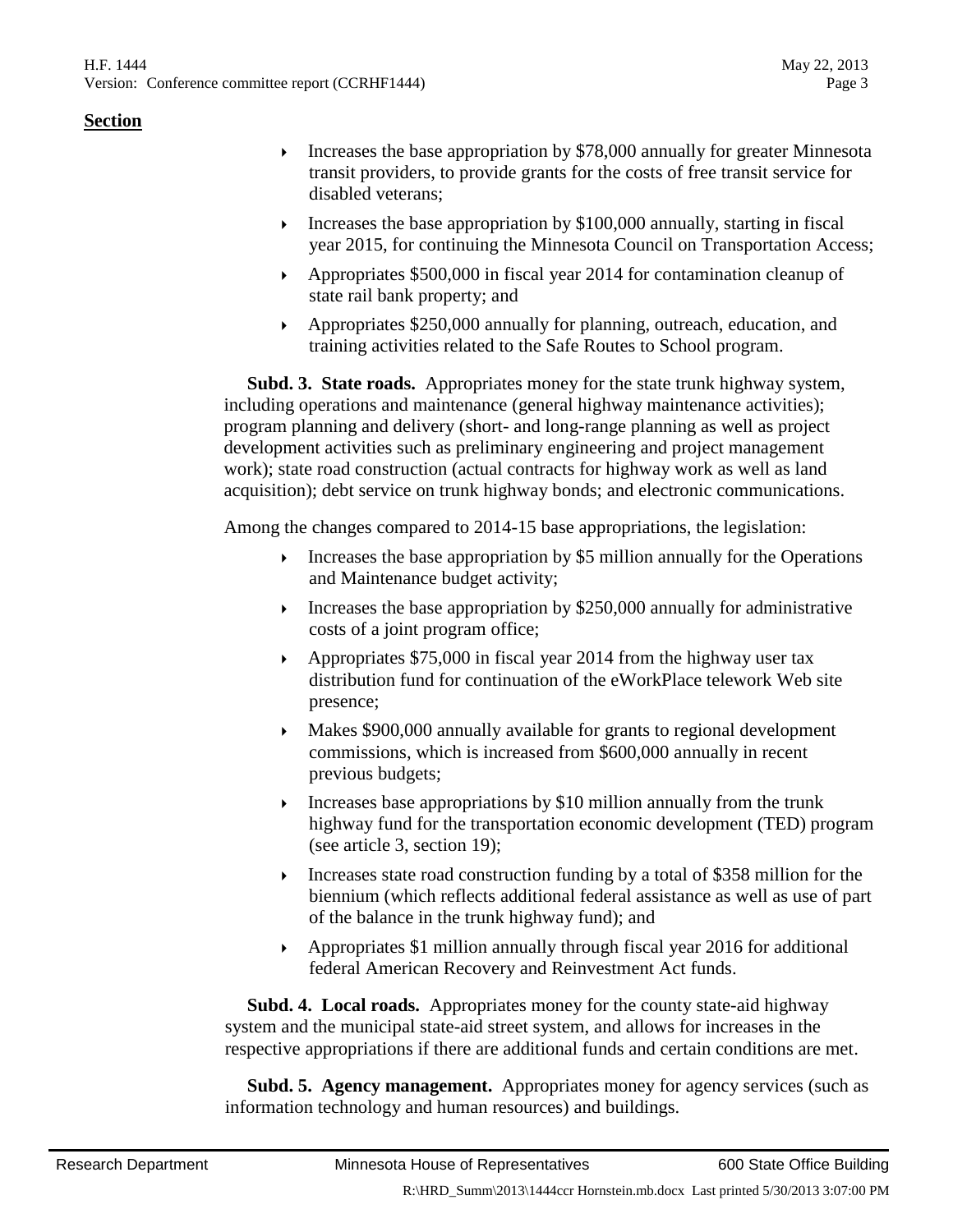**Subd. 6. Transfers.** Allows transfer of money across most agency activities within certain funds. Directs transfer of funds in the flexible highway account, apportioning the money for county and municipal turnback projects (the portion provided to the trunk highway fund is for trunk highways that will be improved and then turned over to the local road systems).

 **Subd. 7. Previous state road construction appropriations.** Allows MnDOT to use previous year trunk highway construction appropriations in fiscal years 2014 and 2015 if used for the original purpose, and requires reporting.

 **Subd. 8. Contingent appropriation.** Allows unappropriated trunk highway fund money to be appropriated to MnDOT under certain circumstances, upon approval by a legislative group.

**4 Metropolitan Council.** Appropriates funds from the general fund to the Metropolitan Council for bus, light rail transit, and commuter rail operations.

Among the changes compared to 2014-15 base appropriations, the legislation:

- Increases the base appropriation by \$18 million for the biennium, and then \$11.72 million annually for the 2016-17 biennium; and
- Appropriates \$37 million in fiscal year 2014 for the Southwest Light Rail Transit line.

**5 Department of Public Safety.** Appropriates funds to the Department of Public Safety for transportation-related activities.

> **Subd. 1. Total appropriation.** Summarizes Department of Public Safety appropriations by fund.

> **Subd. 2. Administration and related services.** Appropriates money for administrative functions, including communications and programs within the Commissioner's office.

Compared to 2014-15 base appropriations, the legislation provides \$700,000 annually (with \$600,000 from the general fund, and \$100,000 from the trunk highway fund) for grants to peace officers for costs of soft body armor. This is increased from \$502,000 annually from the general fund in recent previous budgets.

 **Subd. 3. State Patrol.** Appropriates money for the State Patrol, including patrolling highways, commercial vehicle enforcement, and capitol security. Funds for the State Patrol are primarily from the trunk highway fund, and capitol security is funded from the general fund.

Compared to 2014-15 base appropriations, the legislation:

Increases the base appropriation by \$1 million annually for patrolling highways (which is for increased fuel costs); and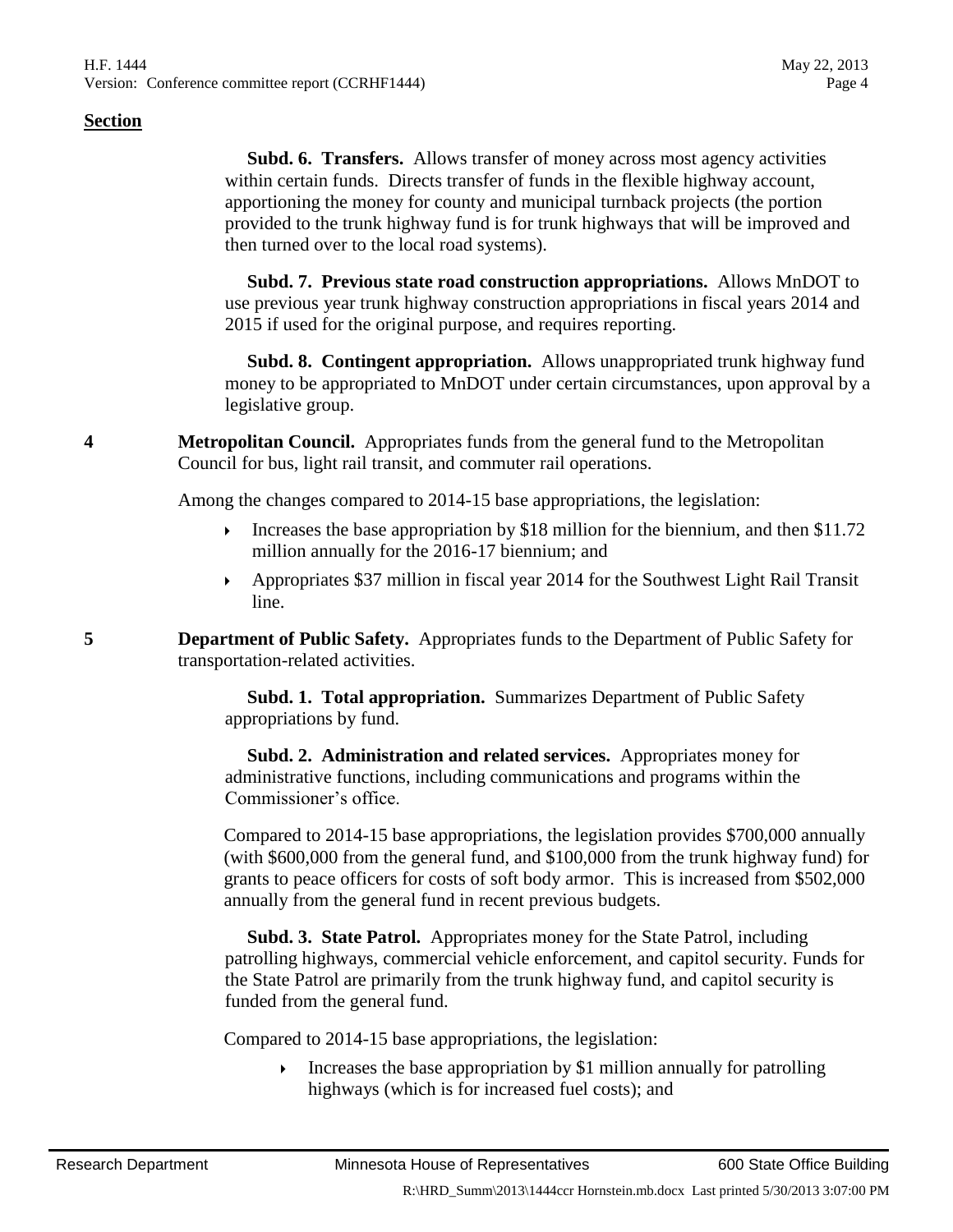Increases the base appropriation by  $$1.25$  million annually from the general fund for capitol area security.

 **Subd. 4. Driver and vehicle services.** Appropriates funds for driver services and vehicle services (primarily from special revenue derived from vehicle and driver licensing fees).

Among the changes compared to 2014-15 base appropriations, the legislation:

- Increases the base appropriation by  $$650,000$  annually for additional staff to handle vehicle title transfers;
- Appropriates a total of \$800,000 in fiscal year 2015 for a new telephone system;
- Increases the base appropriation by  $$71,000$  annually, starting in fiscal year 2015, for additional staff to handle facial recognition;
- Appropriates a total of \$76,000 for fiscal years 2014-16 for staff to support the Novice Driver Education Improvement Task Force being established; and
- Increases the base appropriation by  $$67,000$  in fiscal year 2015, and then \$62,000 annually for the 2016-17 biennium, for administration of changes to the ignition interlock program.

**Subd. 5. Traffic safety.** Appropriates funds for the traffic safety office.

 **Subd. 6. Pipeline safety.** Appropriates special revenue funds for the pipeline safety office.

- **6 Tort claims.** Appropriates funds to the Department of Management and Budget for tort claims.
- **7 Reauthorization; 2008, bond sale expenses for trunk highway bonds.** Re-authorizes an appropriation to the Department of Management and Budget for expenses related to sale of trunk highway bonds that had been originally authorized in 2008. The authority had canceled as part of the statutory bond cancellation process.

# **Article 2: Trunk Highway Bonds Overview**

This article contains authorization and appropriation of \$300 million in trunk highway bonds for the Corridors of Commerce program (being established in article 3, section 1).

- **1 Bond appropriations.** Establishes appropriations requirements and summarizes amounts.
- **2 Corridors of commerce.** Appropriates \$300 million in trunk highway bond proceeds for the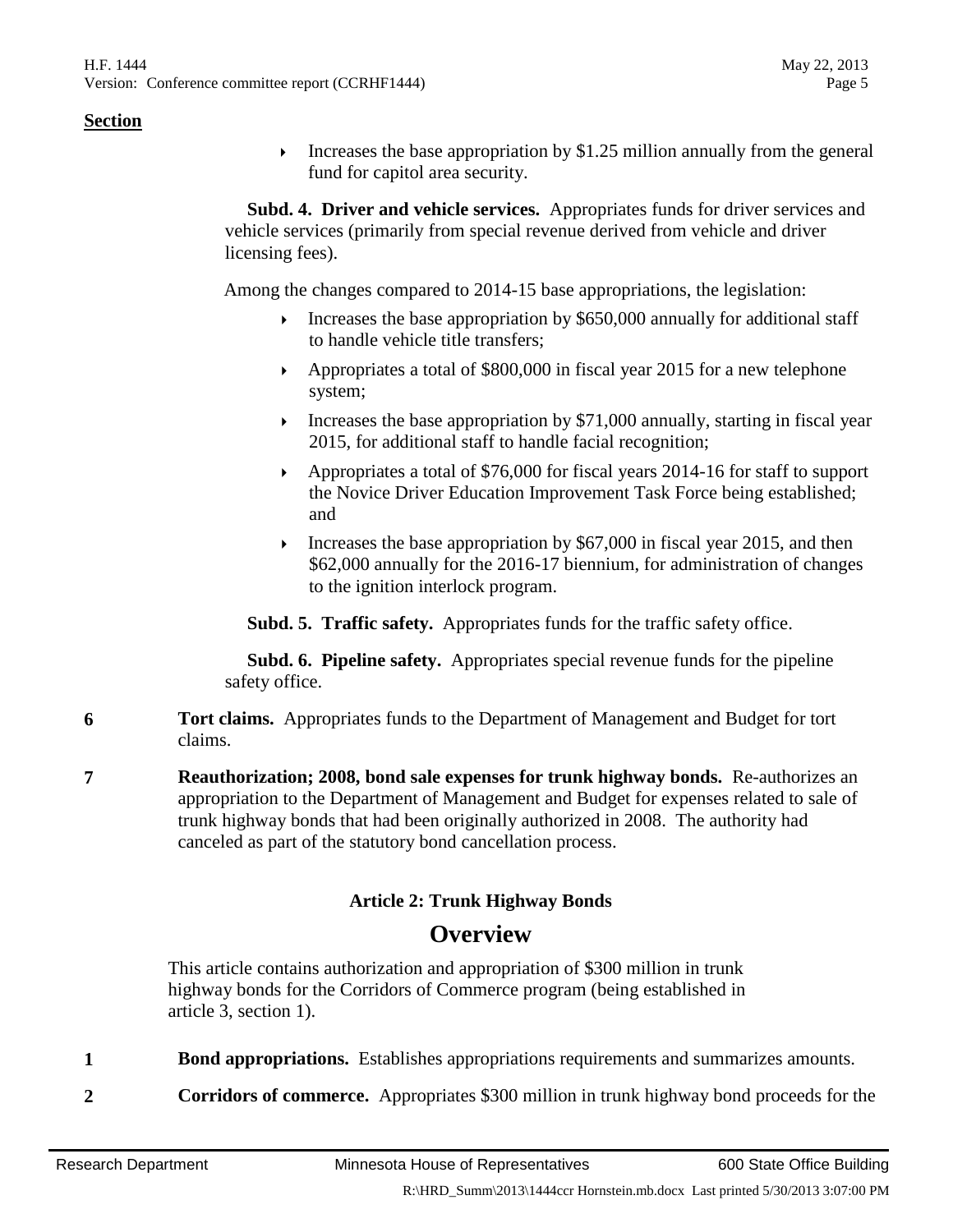Corridors of Commerce program, and provides for program delivery.

- **3 Bond sale expenses.** Appropriates \$300,000 for expenses related to bond sales.
- **4 Bond sale authorization.** Autthorizes the sale and issuance of bonds to fund the appropriations.
- **5 Effective date.** Makes the article effective July 1, 2014.

#### **Article 3: Transportation Finance and Policy**

# **Overview**

This article contains various provisions related to transportation finance and policy.

**1 [161.088] Corridors of Commerce program.** Establishes a program for selection and construction of trunk highway projects related to commerce.

**Subd. 1. Definitions.** Defines terms.

 **Subd. 2. Program authority, funding.** Establishes the program for improvements to commerce in the state, and specifies that it is to be implemented with funds specifically provided.

 **Subd. 3. Project classification.** Creates classifications for candidate trunk highway projects, consisting of:

- capacity development projects, that add additional capacity to the trunk highway system; and
- **Fixture** freight improvements.

 **Subd. 4. Project eligibility.** Establishes basic requirements for whether a project is eligible to be included in the program, including consistency with transportation plans, location on an interregional corridor (for projects outside the Twin Cities metropolitan area), fit in one of the project classifications under subdivision 3, a time limit for when the project would be ready to start, and a maximum project cost.

 **Subd. 5. Project selection process; criteria.** Requires MnDOT to establish a selection process and criteria for evaluation of projects. Provides for stakeholder recommendations on candidate projects. Specifies some criteria that must be included in determining which projects to fund through the program, including return on investment, measures of commerce impacts, efficiency of freight movement, safety improvements, and project support.

 **Subd. 6. Funding allocations; operations and maintenance.** Provides for accounting for future operating costs resulting from a project funded under the program.

**Subd. 7. Legislative report, evaluation.** Requires an annual legislative report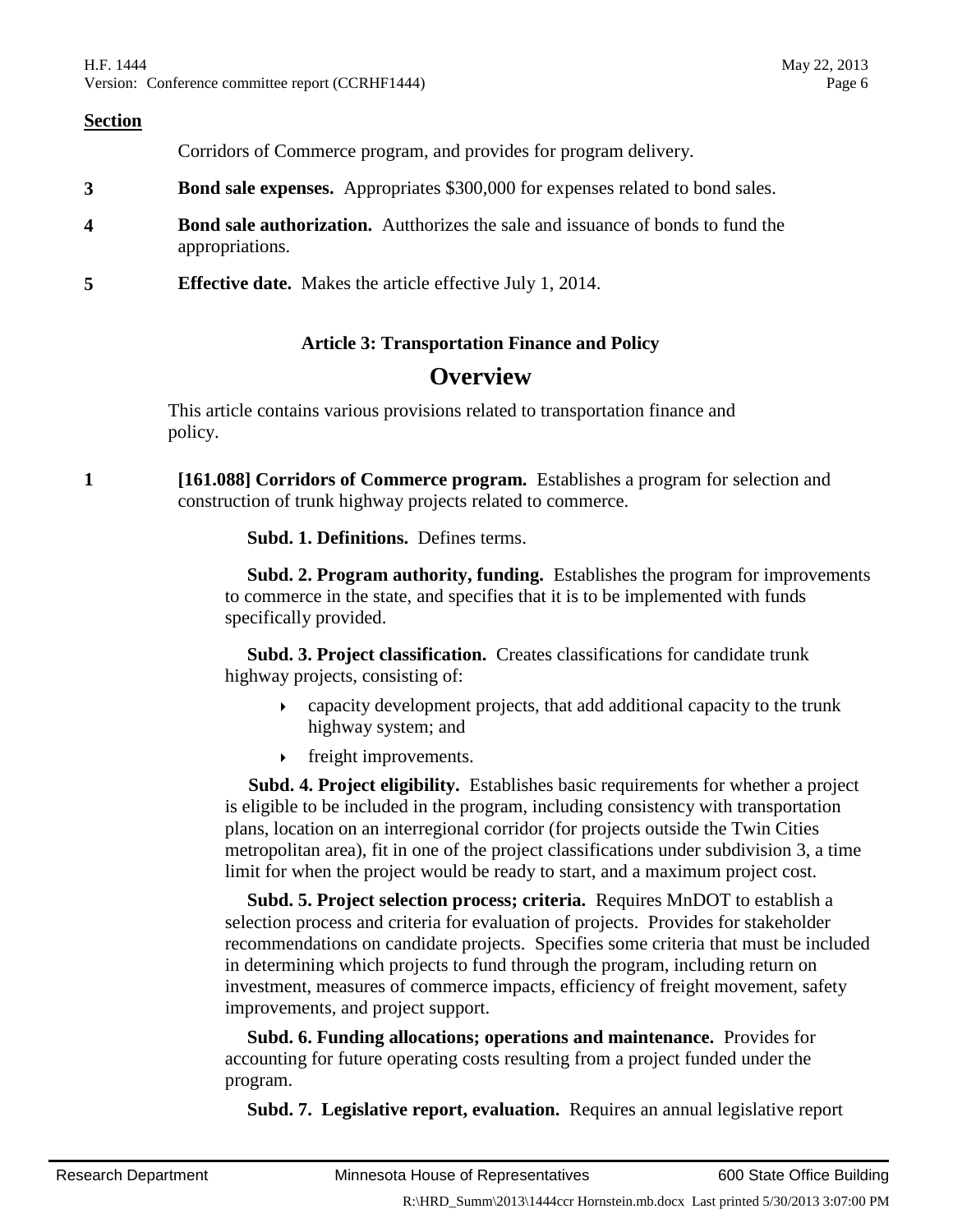starting in November 2014 on the program, as well as an independent program evaluation every other year starting in 2016.

- **2 Trunk highway fund appropriations.** Amends a listing of items that are excluded from being considered trunk highway purposes for which MnDOT may make payments from the trunk highway fund, to (1) allow for payments of tort claims, and (2) limit payments to MN.IT Services to the amount attributable to actual costs for trunk highway purposes.
- **3 Research activities.** Increases the cap from \$1.2 million to \$2 million on how much funding MnDOT can provide to the Center for Transportation Studies at the University of Minnesota for transportation research. Requires research to be undertaken on transportation policy and economic competitiveness, which is due by June 30, 2018.
- **4 County wheelage tax.** Broadens the authority for counties to impose an annual wheelage tax, to:
	- $\rightarrow$  provide the authority to all counties, expanded from the current restriction to the seven-county Twin Cities metropolitan area; and
	- $\blacktriangleright$  set the tax rate at \$10 (increased from \$5) to be imposed until January 1, 2018, after which a tax of up \$20 can be imposed.

Makes technical changes.

**5 High-value vehicle.** Amends the definition of "high-value vehicle" in the chapter on motor vehicle titles, to raise the minimum value of a vehicle prior to being damaged in a crash, from \$5,000 to \$9,000, in order to be considered high-value. (This has the effect of reducing the collection of vehicles considered high-value.)

> High-value vehicles are subject to provisions under section 168A.151 that (1) require an insurance company to obtain a salvage title on the vehicle if it was acquired as a result of paying an insurance claim, and (2) require a salvage title on some damaged vehicle scenarios involving an out-of-state title.

**6 Amounts.** Modifies fees for motor vehicle titling transactions starting in January 2017, to:

- raise the fee for new vehicle titles by \$2 (going from \$6.25 to \$8.25, with no changes made to a \$1 technology surcharge and an additional \$3.50 that goes into a public safety vehicle account), with \$0.90 of the increase going to an account that funds Driver and Vehicle Services (DVS) operations, and the other \$1.10 going to the general fund; and
- eliminate a \$5.50 title transfer fee, which is currently distributed \$2.50 to a DVS operating account and \$3 to the general fund.

The bill also makes technical changes.

**7 Crime described.** Narrows the prohibition on driving a vehicle during plate impoundment, to allow a person to drive an employer-owned vehicle that is not required to be equipped with an ignition interlock. Effective day following final enactment.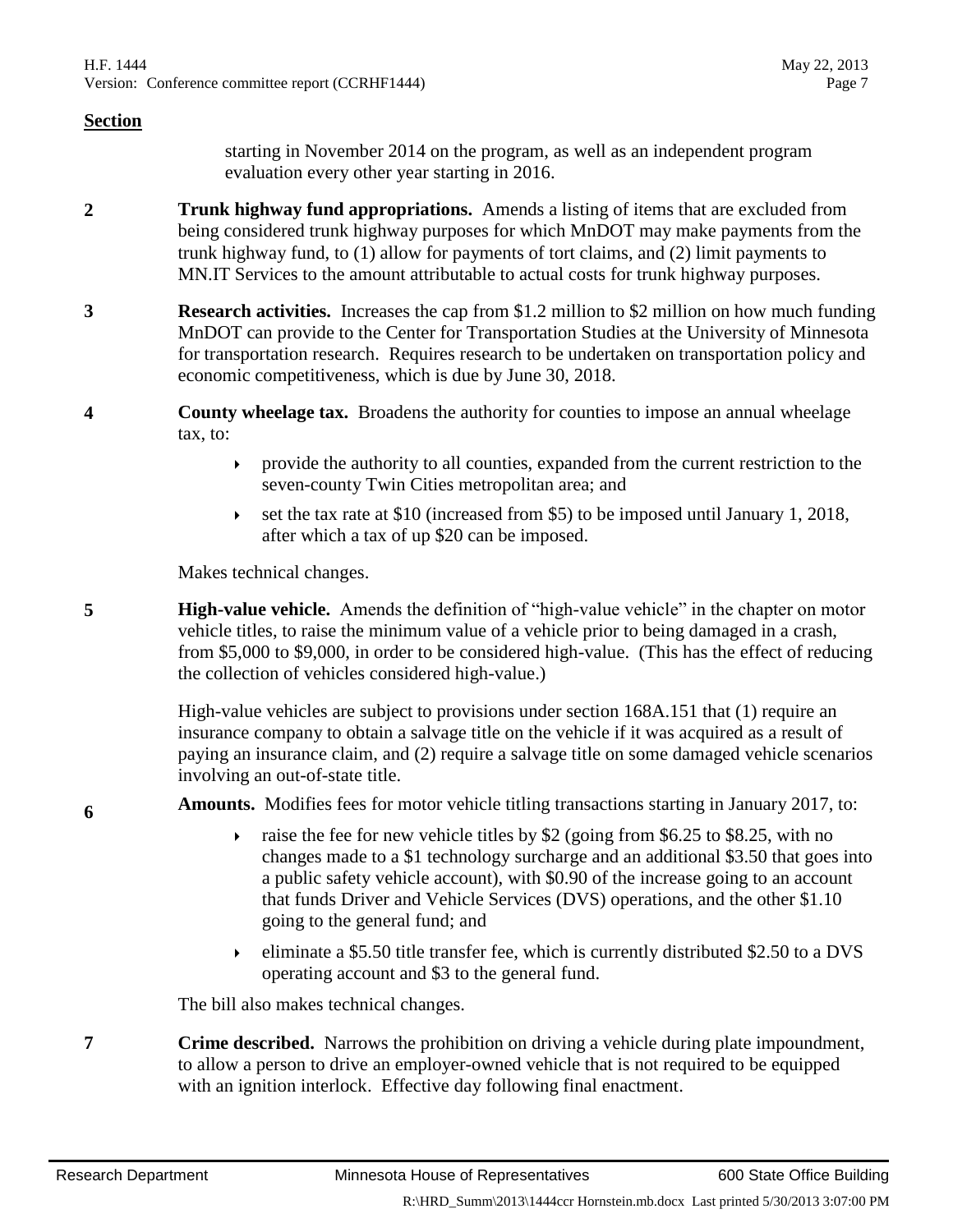- **8 Implied consent advisory.** Creates an exception to the implied consent advisory requirement. Provides that a peace officer who is not pursuing an implied consent license revocation is not required to give an advisory to a person who is believed to have committed a alcohol or drug-related criminal vehicular operation (CVO) offense. Effective July 1, 2014.
- **9 Reinstatement of driving privileges; certain criminal vehicular operation offenses.** Provides that a person who has committed a alcohol-related CVO offense that resulted in injury but not death is eligible for license reinstatement once the person has submitted verification of the use of ignition interlock for the applicable time period. Effective July 1, 2014.
- **10 Person less than 18 years of age.** Allows a person to get a driving instruction permit when taking classroom and behind-the-wheel concurrently, following at least 15 hours of classroom instruction (and when other requirements are met). Directs the department to adopt administrative rules and permits use of the exempted rulemaking process. Under current law, a person must first complete the classroom portion and be enrolled in behindthe-wheel in order to obtain a permit. Effective January 1, 2014.
- **11 Fee: equipment.** Increases, from \$5 to \$8, the filing fee charged for a new or renewal driver's licenses and Minnesota identification cards. The same fee amount is imposed by agents authorized by Driver and Vehicle Services (DVS) to administer driver licensing offices, and by DVS at its locations. (Filing fees collected by agents are retained by them, and fees collected by DVS are deposited in an operating account in the special revenue fund for DVS program administration.)
- **12 Criminal vehicular operation; revocation periods.** Places DWI-related CVO revocation periods in statute (see section 41, paragraph (b) of this article – repealing related rules). Specifies the revocation period (ranging from 2 to 10 years) based on the resulting harm and/or number of qualified prior impaired driving incidents. Effective July 1, 2014.
- **13 [171.187] Suspension; criminal vehicular operation and manslaughter.** Requires the Department of Public Safety to suspend a person's driver's license if: (1) the peace officer certifies that there is probable cause to believe the person committed a DWI-related CVO offense; or (2) the person has been formally charged with manslaughter or CVO, resulting from operation of a vehicle. Continues a suspension until the completion of the criminal case or by order of the commissioner. Provides that, if a person is convicted, the commissioner must credit the time accrued under the suspension towards the revocation period. Authorizes the aggrieved person to request an administrative review of the suspension. Effective July 1, 2014. (See section 41, paragraph (b) of this article – repealing related rules.)
- **14 Conditions of issuance.** Allows issuance of a limited license to a person whose license was suspended under the new suspension provision created in section 13. Effective July 1, 2014.
- **15 Other waiting periods.** Prevents issuance of a limited license for one year to a person convicted of a non alcohol-related CVO offense, or an alcohol-related CVH offense.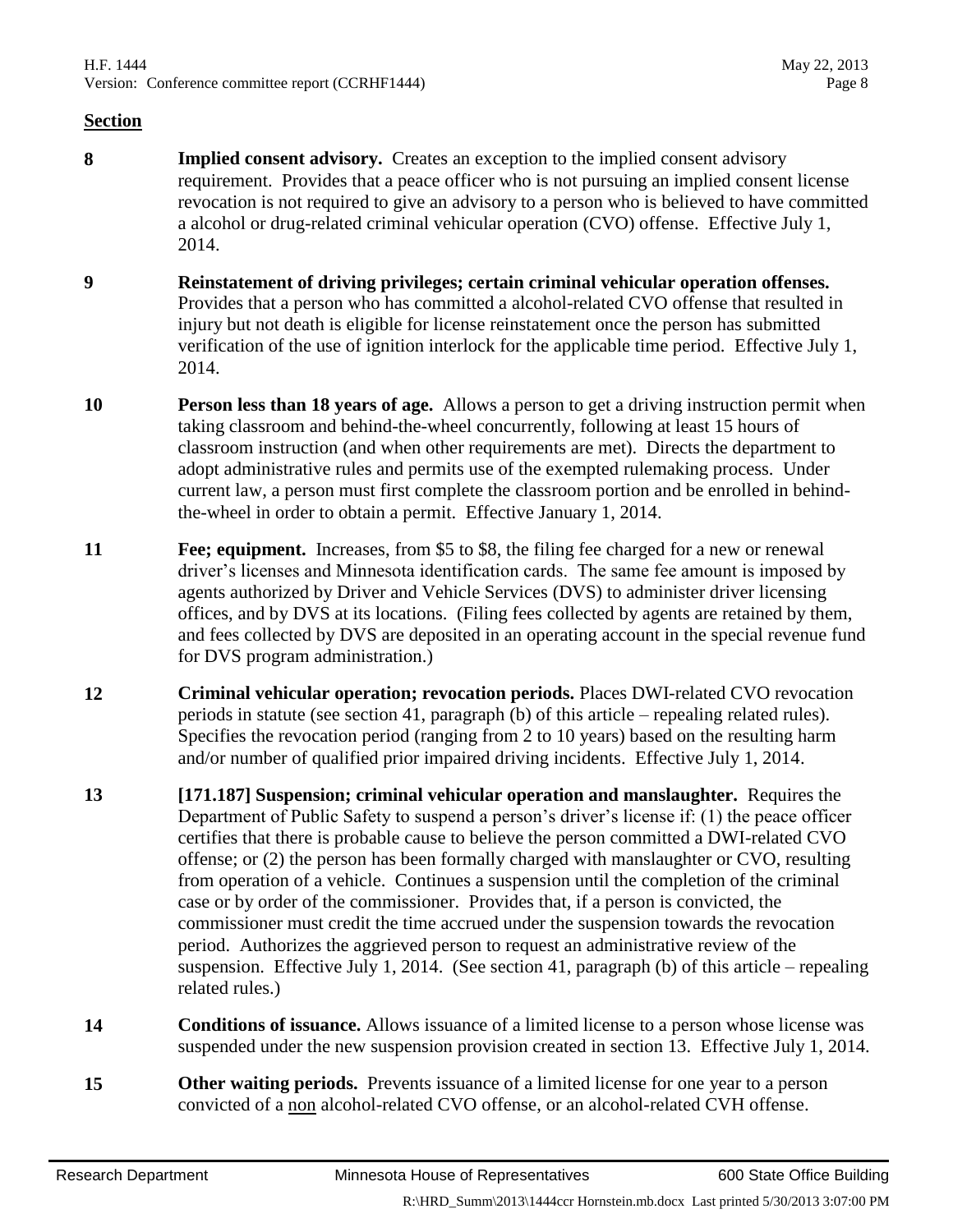Effective July 1, 2014.

- **16 Exception; criminal vehicular operation.** Prohibits issuance of a limited license to a person convicted of an alcohol-related CVO offense involving injury but not death. Effective July 1, 2014.
- **17 Definitions.** Amends the definition of an ignition interlock "program participant" to include a person whose license was suspended or revoked for an alcohol-related CVO offense involving injury but not death. Effective July 1, 2014.
- **18 Issuance of restricted license.** Allows participation in the ignition interlock program by someone whose license was suspended or revoked for an alcohol-related CVO offense involving injury but not death. Effective July 1, 2014.
- **19 [174.12] Transportation Economic Development program.** Codifies authorization and requirements governing a joint MnDOT/Department of Employment and Economic Development (DEED) program for road construction related to economic development.

 **Subd. 1. Program established.** Directs MnDOT and DEED to jointly establish a program for funding transportation projects that have economic development impacts.

 **Subd. 2. Transportation economic development accounts.** Establishes accounts for the program in the special revenue fund and the trunk highway fund.

 **Subd. 3. Program administration.** Directs MnDOT and DEED to make public solicitations for projects and provide information and technical resources to potential applicants.

 **Subd. 4. Economic impacts performance measures.** Requires DEED to develop performance measures on economic impacts to use in evaluating projects for inclusion in the program.

 **Subd. 5. Financial assistance; criteria.** Specifies core criteria that must be included in evaluating projects for inclusion in the program.

 **Subd. 6. Financial assistance; project evaluation process.** Specifies that project selection must be based on the criteria established, and directs certifications by both MnDOT and DEED regarding project eligibility.

 **Subd. 7. Financial assistance; awards.** Limits funds from the program to 70 percent of project costs. Requires geographic balance throughout the state with respect to both numbers of projects and funding levels.

 **Subd. 8. Legislative report.** Mandates a legislative report, due February 1 of every other year starting in 2015.

**20 [174.187] Made in Minnesota solar installations.** Requires MnDOT to use solar photovoltaic modules that are manufactured in Minnesota if such modules are included in a MnDOT construction project. Prevents the provision from applying if receipt of federal funds requires a conflicting procurement method, or if no modules are available that fulfill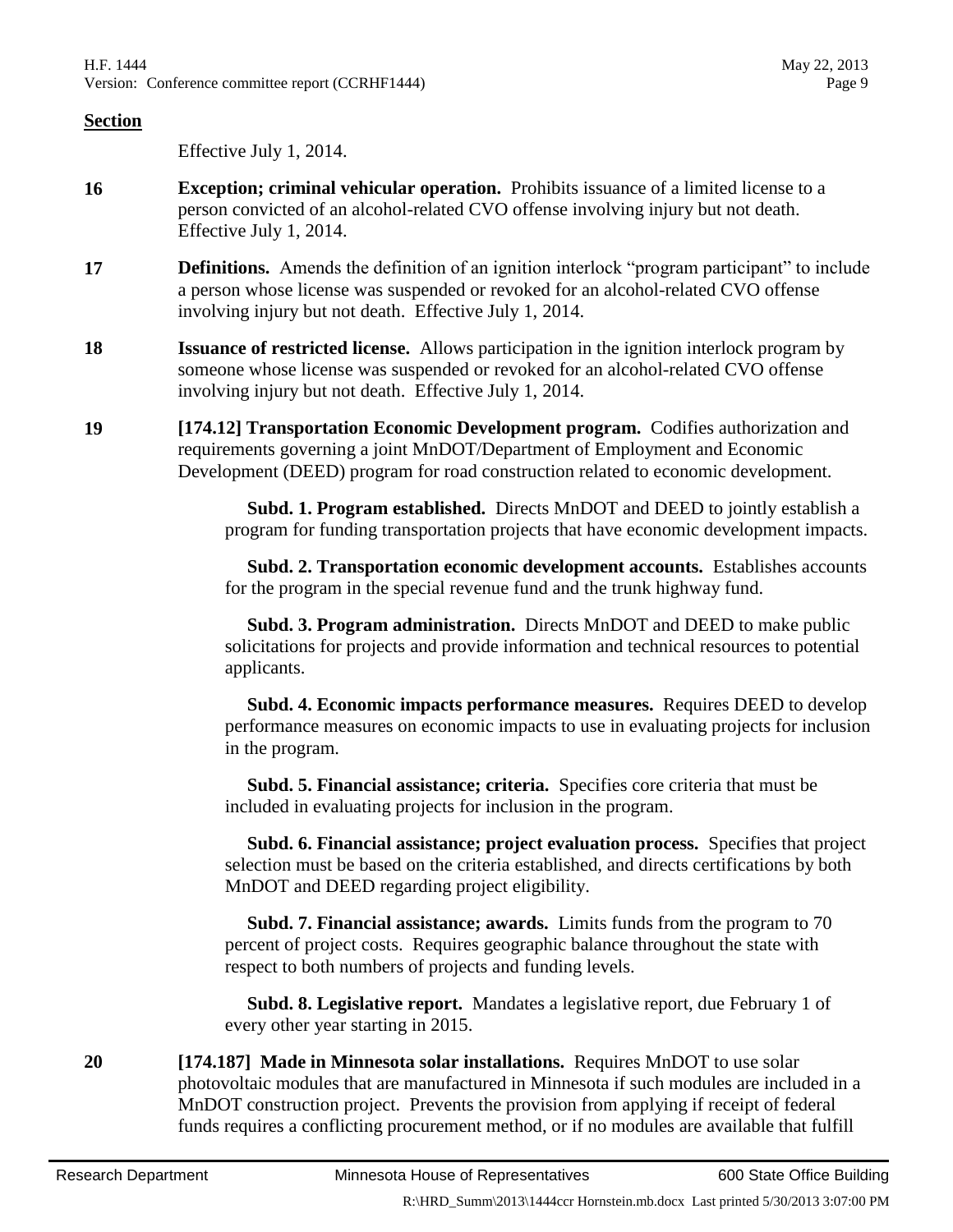the required function.

- **21 Related non-infrastructure activities.** Establishes allowable uses of non-bond proceeds funds in the Safe Routes to School program, to include planning, education, traffic enforcement, and financial assistance activities.
- **22 [174.42] Transportation alternatives projects.** Requires MnDOT to obtain the same or a greater level of funding for certain bicycle and pedestrian trail project categories in each year compared to the average funding over the previous four years.
- **23 Grade crossing safety account.** Gives MnDOT discretion in whether to cancel remaining funds in the grade crossing safety account at the end of each biennium.
- **24 Motor vehicle lease sales tax revenue.** Amends the allocation of revenue from the sales tax on leased motor vehicles, so that for 2014 and 2015 only, \$9 million is allocated to Twin Cities metropolitan area counties (except for Hennepin and Ramsey) for county roads and the remainder is provided to Greater Minnesota transit. Starting in 2016, the allocation reverts to the previous formula of 50 percent to certain county roads and 50 percent to Greater Minnesota transit.
- **25 Authorization; rates.** Eliminates a referendum requirement for a county to impose a local option transportation sales tax in Greater Minnesota, which may instead be imposed by resolution following a hearing.
- **26 Allocation; termination.** Clarifies eligible uses of proceeds from a local option transportation sales tax in Greater Minnesota, to specifically include funding transit capital and ongoing operations as well as projects in the safe routes to school program.
- **27 Purchase price.** Makes conforming changes.
- **28 Sale, sells, selling, purchase, purchased, or acquired.** Narrows an exemption from the motor vehicle sales tax for gifts between individuals, so that the exemption only applies to gifts between parents and children, grandparents and grandchildren, and between spouses.
- **29 In lieu tax for collector vehicles.** Raises the flat fee from \$90 to \$150 imposed on sales of collector vehicles, which applies instead of the motor vehicle sales tax.
- **30 Responsibilities.** Creates the position of emergency manager in the Capitol Complex Security Division permanent staff. The emergency manager must:
	- oversee plans and procedures regarding security operations;
	- develop and implement tenant training to address threats and emergency procedures; and
	- develop and implement threat and emergency exercises.

The director must assign at least one state trooper to the Capitol complex at all times and must hold at least one annual meeting to discuss Capitol complex security, emergency planning, public safety, and public access to the Capitol complex.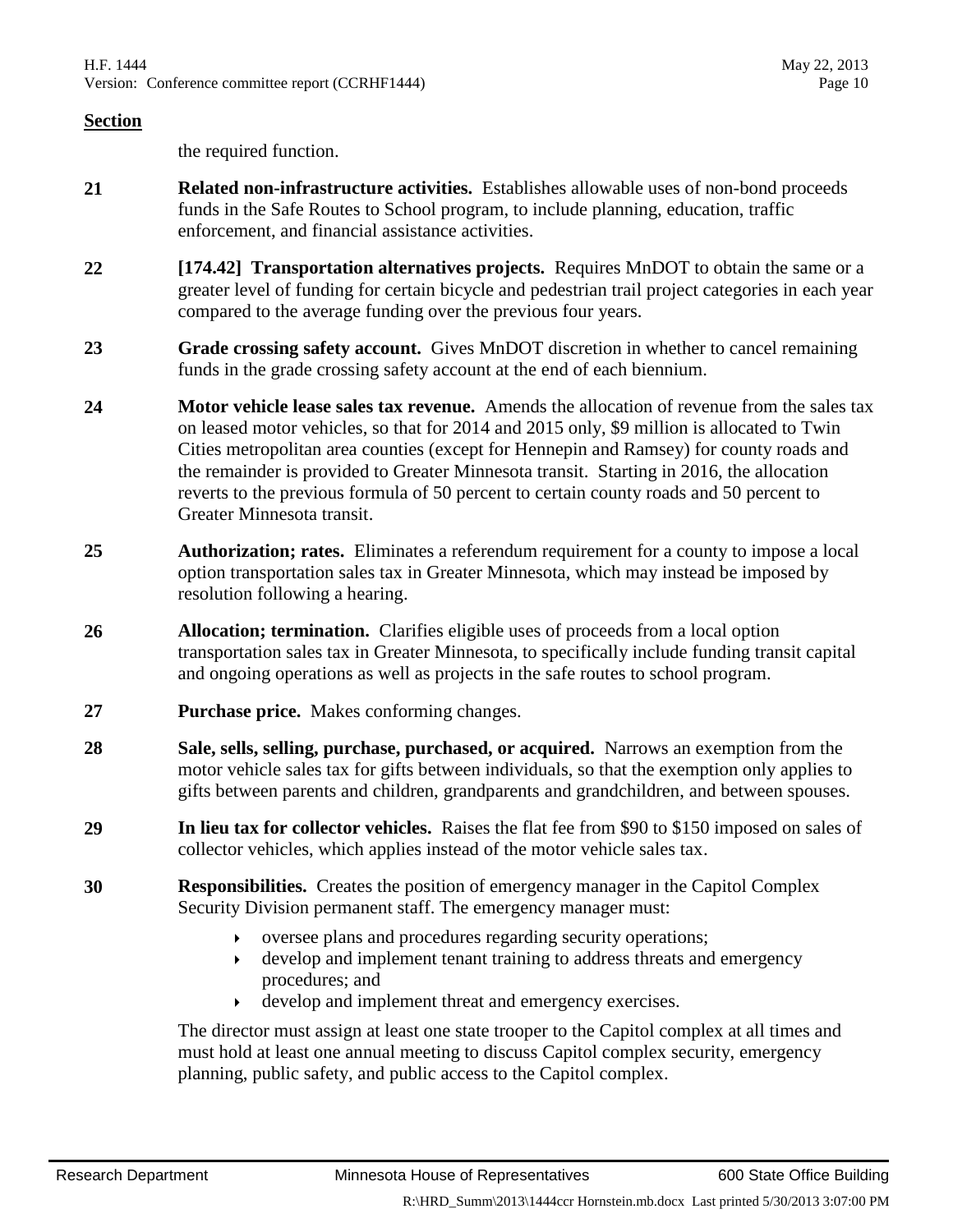- **31 Powers and duties transferred.** Assigns the Commissioner of Public Safety as the final authority over public safety and security in the Capitol complex. The Commissioner of Administration is responsible for the Capitol complex as provided under Minnesota Statutes, chapter 16B, which assigns general management responsibilities.
- **32 Interagency agreement; appropriation.** Directs the Department of Public Safety to create interagency agreements with Capitol complex tenants concerning fees for security services.
- **33 Definition.** Defines "project" in a section of statutes governing commuter rail and light rail transit funding, to be initial construction and not additional segments or enhancements following the original commencement of operating the line. This has the effect of narrowing—for commuter and light rail transit projects—the scope of a ten percent cap on capital funding that can come from regional railroad authorities.
- **34 Obligations.** Increases by \$35.8 million the Metropolitan Council's authority to issue debt obligations to fund its capital improvement plan for transit and paratransit. Proceeds may also be used to pay issuance costs (subject to the limit).
- **35 [629.344] Criminal vehicular operation and manslaughter; certification of probable cause by peace officer.** Provides that an officer must certify to the Department of Public Safety a determination that probable cause exists to believe a person committed a DWIrelated CVO offenses. Effective July 1, 2014.
- **36 Effective date.** Extends, from 2013 to 2016, appropriations authority for MnDOT from federal aid received under the American Economic Recovery and Reinvestment Act of 2009 (ARRA).
- **37 Novice driver education improvement task force.** Creates a task force to compare Minnesota novice driver education with national group standards and submit a report to the legislature, which is due by August 31, 2015. The task force expires on September 1, 2015, or the day after the report is submitted.
- **38 Transitway community engagement.** Allows the Metropolitan Council, when it is the lead authority in a transitway project, to contract with community-based organizations to promote community engagement activities along the corridor. Requires a legislative report.
- **39 Transportation infrastructure hiring and recruitment.** Encourages the lead transportation authority in a transportation project to make efforts to employ women and minorities and contract with targeted group businesses owned by women and minorities. Encourages MnDOT to increase participation in highway projects of small businesses located in economically disadvantaged areas of the state.
- **40 Financial assistance for Northstar Commuter Rail expenses; greater Minnesota.**  Exempts the Greater Minnesota transit component of the costs of Northstar Commuter Rail from a requirement that financial assistance be provided only to recipients outside the Twin Cities metropolitan area.
- **41 Repealer.** (a) Repeals section 161.04, subdivision 6, a trunk highway economic